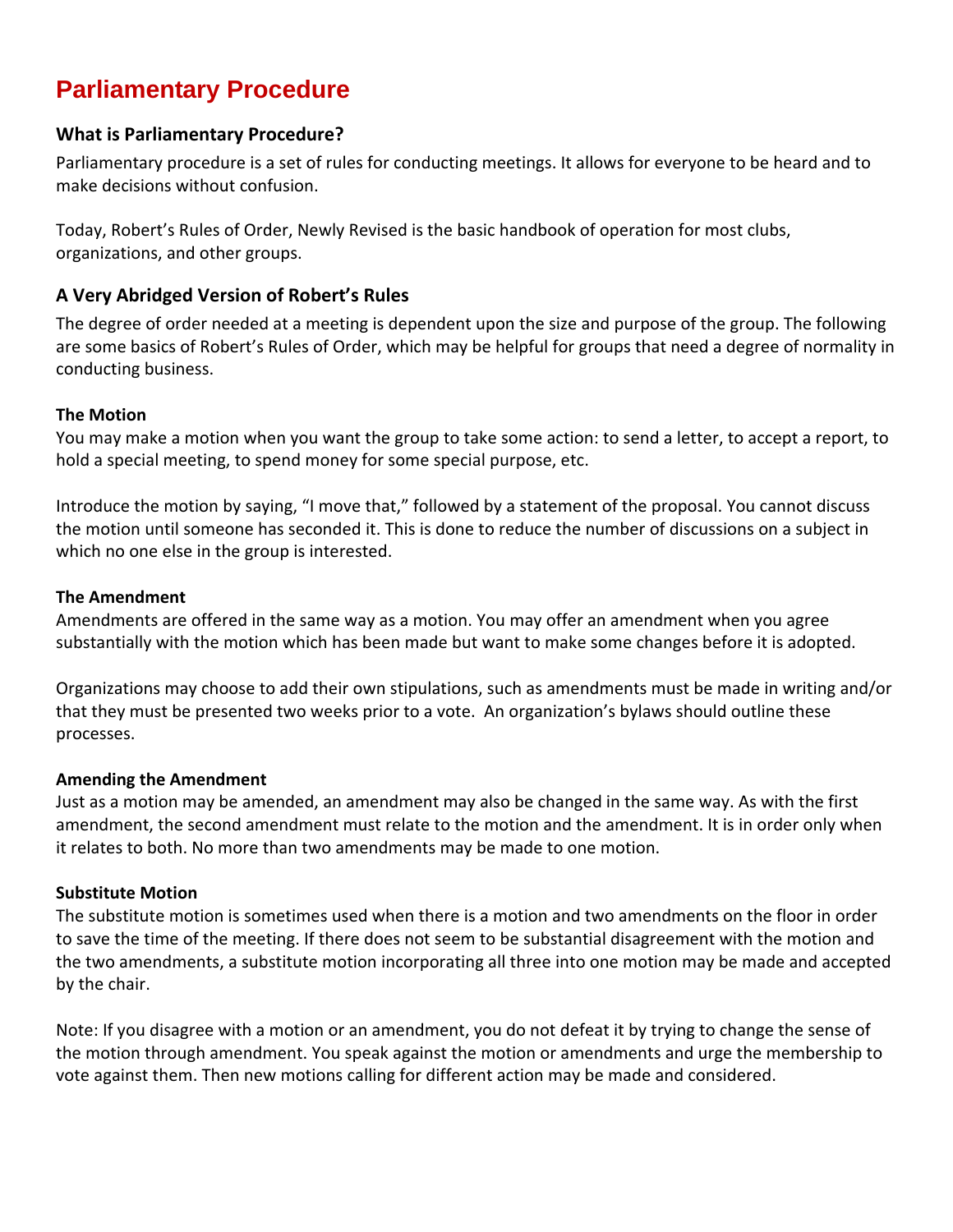#### **Speaking on Motions and Amendments**

When you want to speak at a meeting, you raise your hand and ask the chair for the floor. As soon as you are recognized by the chair, you may proceed to speak either for or against the motion or amendments being considered.

When several members wish to speak at the same time, these guiding principles should determine the decision of the chairman:

- 1. The chairman should show preference to the one who made the motion.
- 2. A member who has not spoken has first choice over one who has already spoken.

If the chairman knows the opinions of members discussing the measure, he/she should alternate between those favoring and those opposing it.

#### **Motion to the Table**

If you wish to postpone or end debate on an issue, you may also make a motion to table. Such a motion is not debatable, and if it is seconded by one other member, the motion must be put to an immediate voted by the chair. The chair may discuss the reason for tabling with the member.

#### **Calling a Question**

In order to speed up the meeting and eliminate unnecessary discussion, a member can "call the question." The chair will call for dissent. If you want the motion to be discussed further, raise your hand. If there is no dissent, voting on the motion takes place.

#### **Voting**

Voting on a motion can be as formal as using written ballots or as casual as having the chair ask if anyone objects to the motion. The most common practice is to call for a show of hands or a voice vote of ayes and nays. Only members present at the time may vote unless the rules of the organization allow for proxies or absentee ballots.

A simple majority of votes cast will pass most motions. During elections when more than two candidates are running for an office, your organization rules should specify whether a majority or plurality is necessary. These rules can also call for other requirements depending on the issue on which the vote is held.

#### **When the Chairperson Can Vote**

Assuming that the chairperson is a member of the organization, he/she has the right to vote whenever a written or secret ballot is used. With any other method of voting, to protect the impartiality of the chair, he/she should vote only when it will change the outcome.

#### **Point of Information, Of Order**

If at any time during the meeting you are confused about the business being discussed or if you want the motion that is being considered more clearly explained, you may rise to ask the chairman for a point of information. After you are recognized, ask for the explanation which you desire.

If you disagree with any of the chair's rulings, or if you believe that the person who is speaking is not talking about the business being considered, you may raise a point of order and state your objection to the chair. The chair then is required to rule one way or another on your point of order.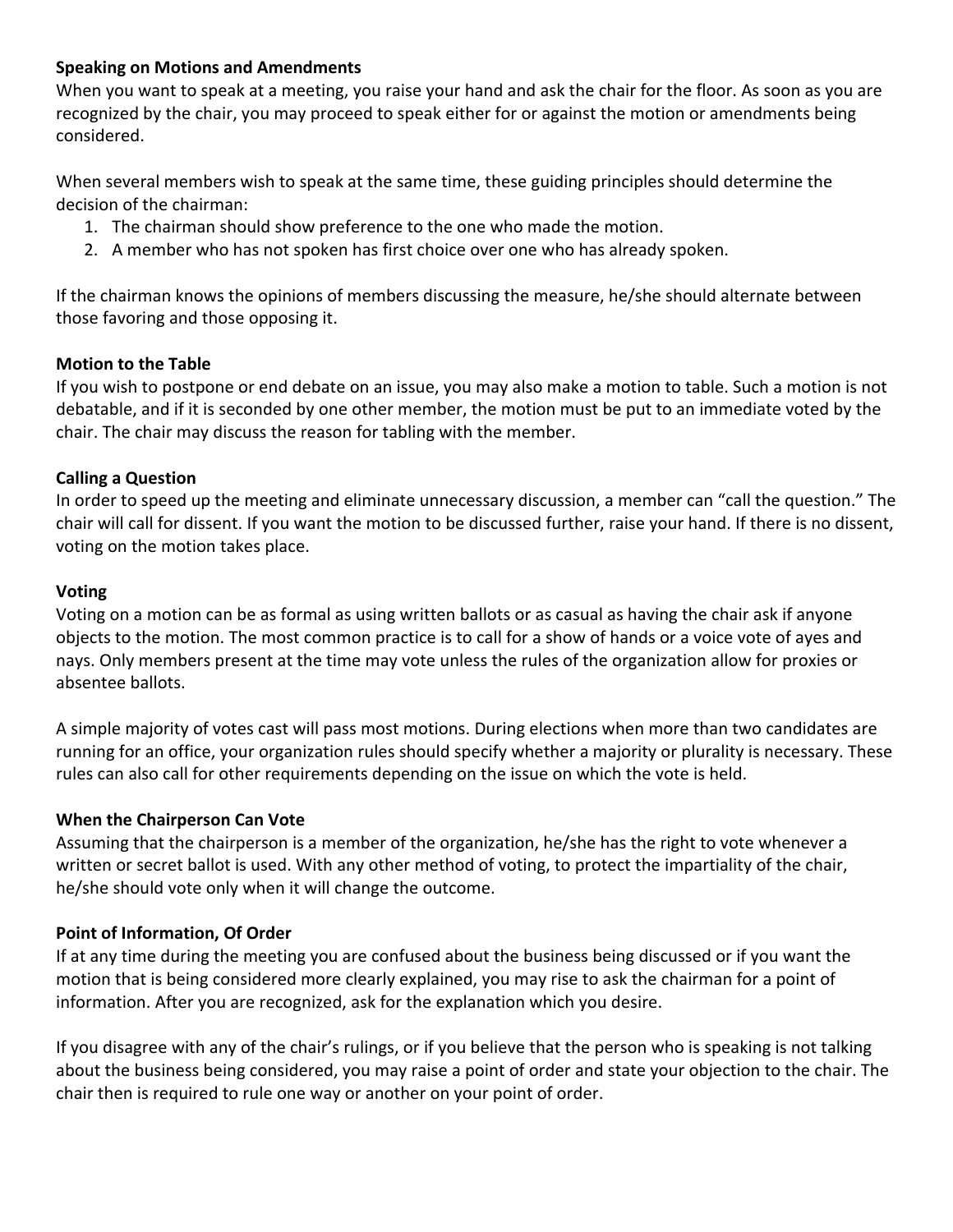#### **Robert's Rules Resources**

#### **Recommended Reading**

Jennings, C. A. (2004). *Robert's rules for dummies.* Wiley.

- Robert III, H. M., Evans, W. J., Honemann, D. H., Balch, T. J., & Robert, S. C. (2000). *Robert's rules of order: Newly revised*. Cambridge, MA: Perseus Publishing.
- Robert III, H. M., Evans, W. J., Honemann, D. H., Balch, T. J., & Robert, S. C. (2004). *Robert's rules of order newly revised in brief*. Cambridge, MA: Perseus Publishing.

Sylvester, N. (2004). *The complete idiot's guide to Robert's rules.* Alpha Books.

#### **Recommended Websites**

- [www.robertsrules.com](http://www.robertsrules.com/)
- **Parliamentarians.org**
- [www.rulesonline.com](http://www.rulesonline.com/)
- [www.parlipro.org](http://www.parlipro.org/)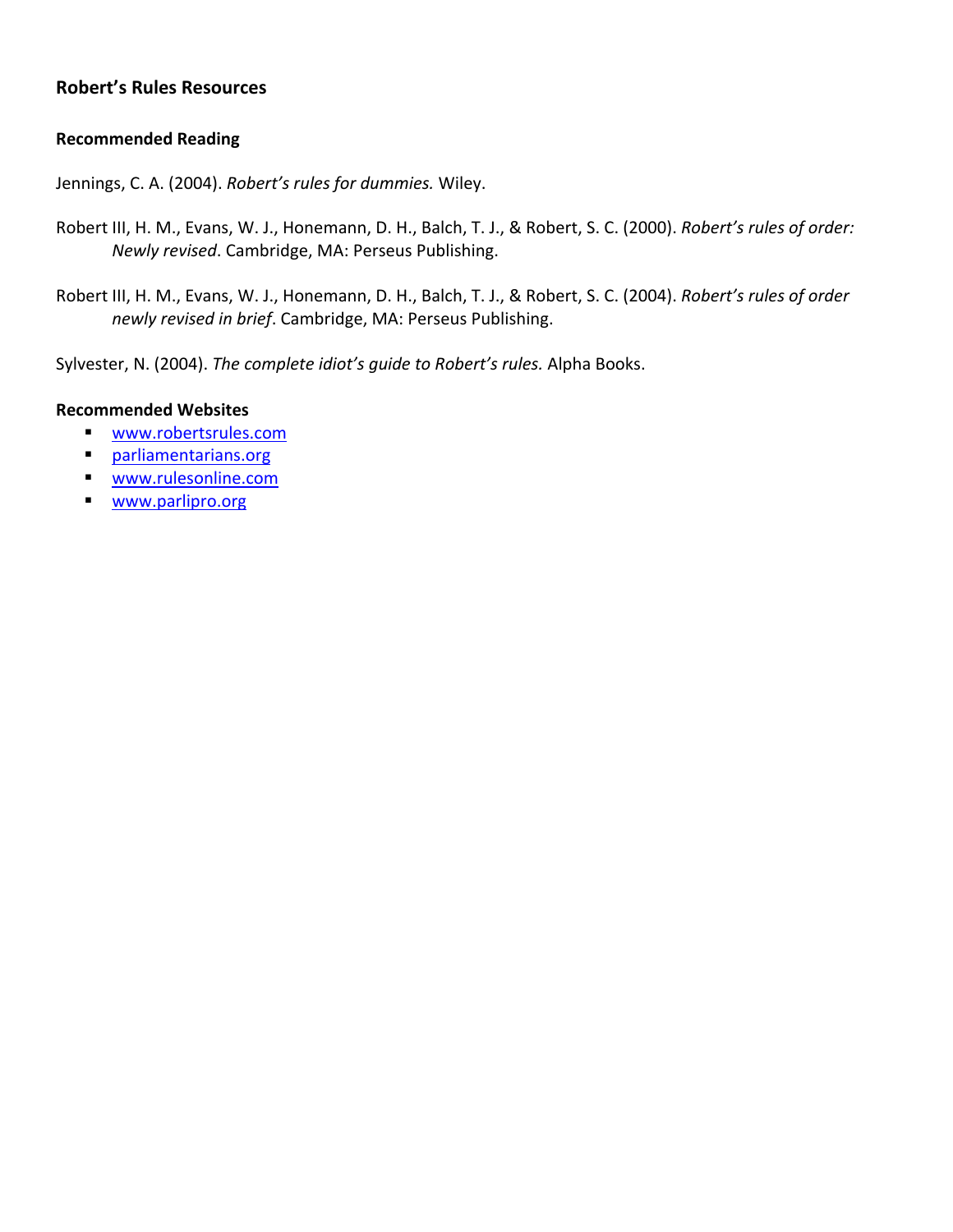## **Parliamentary Procedures at a Glance**

| ഇ<br>O<br>Õ<br>O                              | $\cdot \cdot$<br><b>THIS</b><br>58<br>DOX  | <b>INTERRUP</b><br>ğ<br>ξ<br>Σ | 읍<br>ž<br>ົ.<br>$\Omega$<br>SECON<br>non<br>na<br>as | ົ.<br>ABLET<br>ᄇ<br>DEB<br>ທ | AMENDED<br>볾<br>느<br><b>CAN</b> | ⊻<br>VOTE<br>NEEDED?<br>WHAT | CAN IT BE RE-<br>CONSIDERED? |
|-----------------------------------------------|--------------------------------------------|--------------------------------|------------------------------------------------------|------------------------------|---------------------------------|------------------------------|------------------------------|
| <b>Adjourn Meeting</b>                        | "I move that we adjourn."                  | <b>NO</b>                      | <b>YES</b>                                           | <b>NO</b>                    | <b>NO</b>                       | <b>MAJORITY</b>              | NO.                          |
| Call an Intermission                          | "I move that we recess for"                | <b>NO</b>                      | YES.                                                 | NO(1)                        | <b>YES</b>                      | <b>MAJORITY</b>              | <b>NO</b>                    |
| Complain about Heat, Noise, Etc.              | "I rise to a question of privilege."       | <b>YES</b>                     | N <sub>O</sub>                                       | <b>NO</b>                    | <b>NO</b>                       | NO VOTE                      | <b>NO</b>                    |
| Temporarily Suspend Consideration of an Issue | "I move to table the motion."              | <b>NO</b>                      | <b>YES</b>                                           | NO                           | <b>NO</b>                       | <b>MAJORITY</b>              | NO(2)                        |
| <b>End Debate and Amendments</b>              | "I move the previous question."            | <b>NO</b>                      | <b>YES</b>                                           | NO                           | <b>NO</b>                       | 2/3                          | YES(3)                       |
| Postpone Discussion for a Certain Time        | "I move to postpone the discussion until"  | <b>NO</b>                      | YES                                                  | YES                          | YES                             | <b>MAJORITY</b>              | <b>YES</b>                   |
| Give Closer Study of Something                | "I move to refer the matter to committee." | <b>NO</b>                      | <b>YES</b>                                           | <b>YES</b>                   | <b>YES</b>                      | <b>MAJORITY</b>              | YES(4)                       |
| Amend a Motion                                | "I move to amend the motion by."           | <b>NO</b>                      | YES                                                  | YES(5)                       | YES                             | <b>MAJORITY</b>              | YES                          |
| Introduce Business                            | "I move that"                              | NO                             | YES                                                  | <b>YES</b>                   | YES                             | <b>MAJORITY</b>              | <b>YES</b>                   |

The motions listed above are in order of precedence.  $\;\downarrow$  Below, there is no order.

| Protest Breach of Rules or Conduct          | "I rise to a point of order."               | <b>YES</b> | N <sub>O</sub> | NO.            | <b>NO</b>      | NO VOTE (6)     | <b>NO</b>      |
|---------------------------------------------|---------------------------------------------|------------|----------------|----------------|----------------|-----------------|----------------|
| Vote on a Ruling of the Chair               | l appeal from the chair's decision."        | <b>YES</b> | <b>YES</b>     | YES            | NO.            | <b>MAJORITY</b> | <b>YES</b>     |
| <b>Suspend Rules Temporarily</b>            | I move to suspend the rules so that"        | <b>NO</b>  | <b>YES</b>     | N <sub>O</sub> | <b>NO</b>      | 2/3             | <b>NO</b>      |
| Avoid Considering an Improper Matter        | "I object to consideration of this motion." | <b>YES</b> | <sub>NO</sub>  | <b>NO</b>      | NO.            | 2/3(7)          | YES(8)         |
| Verify a Voice Vote by Having Members Stand | I call for a division," or "Division!"      | <b>YES</b> | <b>NO</b>      | N <sub>O</sub> | N <sub>O</sub> | NO VOTE         | <b>NO</b>      |
| Request Information                         | "Point of information"                      | <b>YES</b> | <b>NO</b>      | N <sub>O</sub> | N <sub>O</sub> | NO VOTE         | <b>NO</b>      |
| Take Up a Matter Previously Tabled          | I move to take form the table"              | <b>NO</b>  | <b>YES</b>     | N <sub>O</sub> | N <sub>O</sub> | <b>MAJORITY</b> | <b>NO</b>      |
| Reconsider a Hasty Action                   | I move to reconsider the vote on'           | <b>YES</b> | <b>YES</b>     | YES(9)         | N <sub>O</sub> | <b>MAJORITY</b> | N <sub>O</sub> |

**NOTES:**

**(1) Unless moved when no question is pending.**

**(2) Affirmative votes may not be reconsidered.**

**(3) Unless vote on question has begun.**

- **(4) Unless the committee has already taken up the subject.**
- **(5) Unless the motion to be amended is not debatable.**
- **(6) Unless the chair submits to the assembly for decision**
- **(7) A 2/3 vote in negative is needed to prevent consideration of the main motion**
- **(8) Only if the main question has not been debated yet.**
- **(9) Unless the motion to be reconsidered is not debatable.**

*Information provided by Office of Student Leadership Development Programs at East Carolina University*

ACPA Commission for Student Involvement. (2005). *Advisor Manual*. Retrieved June 20, 2009, from <http://www.myacpa.org/comm/student/documents/acpaadvisormanual.pdf>, 21‐23.

<span id="page-3-0"></span>Robert III, H. M., Evans, W. J., Honemann, D. H., Balch, T. J., & Robert, S. C. (2000). *Robert's rules of order: Newly revised*. Cambridge, MA: Perseus Publishing.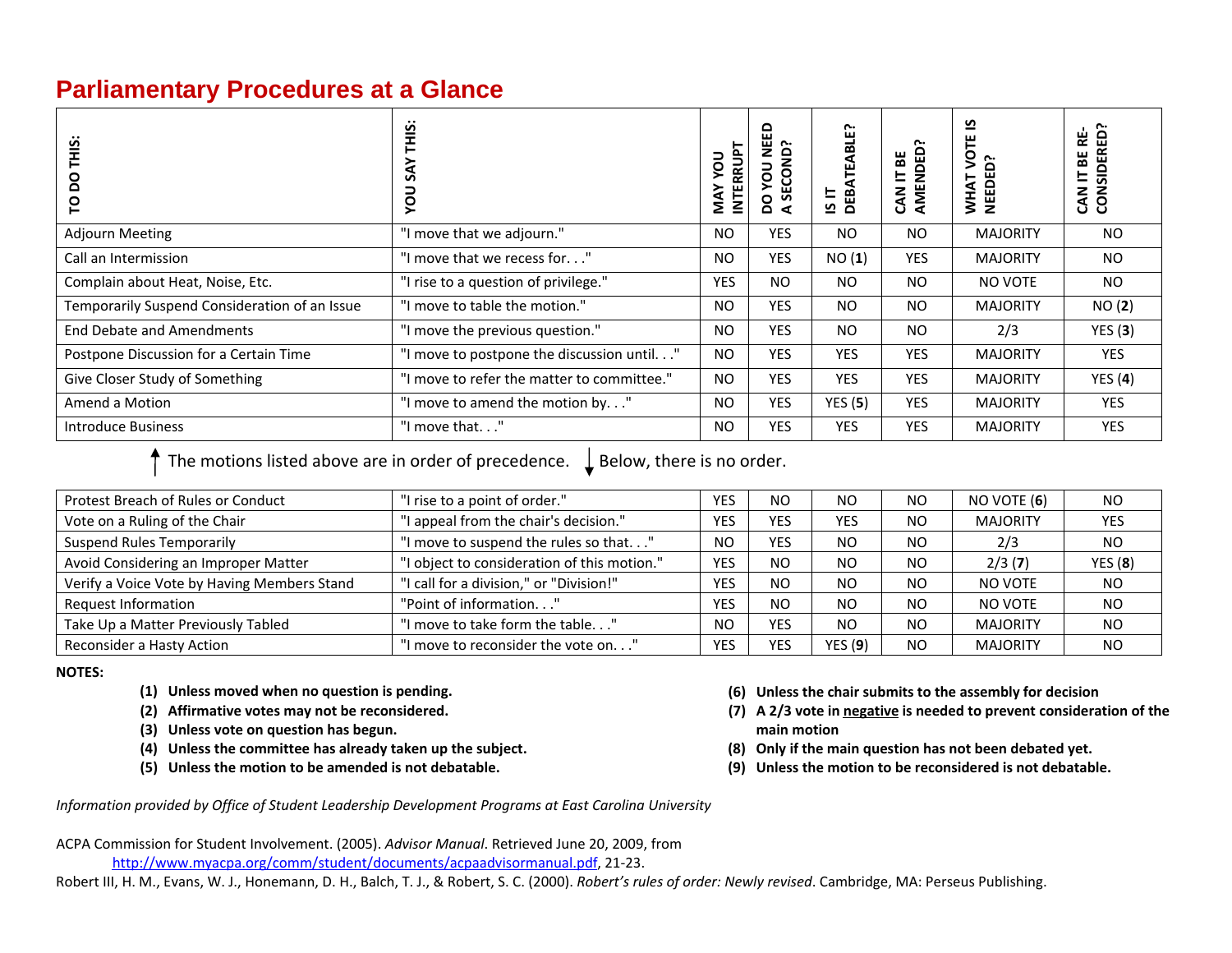# **Student Government Standing Rules of Order**

By "standing rules of order," it is meant, those rules established for the transaction of business by the Student Senate of Southeast Missouri State University.

These rules are additions to our adaption of the system of parliamentary rules devised by General Henry Robert in 1876 for the U.S. House of Representatives. *Robert's rules of order: Newly Revised* stands as the authoritative work in the field and as the foundation for the Student Senate's method of business.

#### **Committees**

The purpose of each committee is described specifically in their respective By-Laws. Additionally, each committee will have the responsibility to review any legislation referred to them by the Senate. The committee, along with the sponsor(s) of any legislation referred to that committee will be required to get together at the committee's standing meeting to discuss and make changes to the legislation. That legislation will not be placed back into the Senate agenda without being passed out of the committee by a majority vote.

#### **Debate**

- 1. Members of the Senate who wish to speak should raise their hand and wait for recognition by the President of the Senate.
- 2. If more than one member seeks recognition at the same time, the President of the Senate decides who has the floor.
- 3. Recognition by the President of the Senate shall be impartial.
- 4. Senators holding the floor shall direct all remarks, including questions for other Senators, through the chair. If a Senator wishes to ask a question, he/she shall ask the chair, "Will the sponsor yield for a question? (or for a series of questions?)." If the sponsor does, he/she will hold the floor once the question has been asked.
- 5. Once a Senator has begun to debate, he/she shall not be allowed to make a motion or yield the floor to another Senator.

#### **The Right of Opening Comments (Two‐Minute Limit)**

Once legislation has been brought up for discussion, the sponsor or sponsors will be entitled to opening comments. This shall be used to briefly explain the legislation to the Senate and show why it is needed.

After the opening comments are completed, the floor will be opened to a Senator with an opposing comment. If there are none, the floor will be open for general debate.

#### **Amendments**

Amendments to legislation must be made in writing. Once a motion to amend is made, the amendment must be written on a form that will be available at the Presiding Officer's podium.

#### **Voting**

Whether a vote requires a majority (50% plus one) or some other quantity to be carried, passage is based on the number of Senators present at the meeting. For example, if a motion requires a majority vote for passage, and 27 Senators are present, then 14 votes in the affirmative action are need for the motion to pass, *no matter how many abstentions are cast*. This method of counting votes will be used in order to avoid a large number of Senators abstaining from a vote and the motion carrying with a low number of "yes" votes.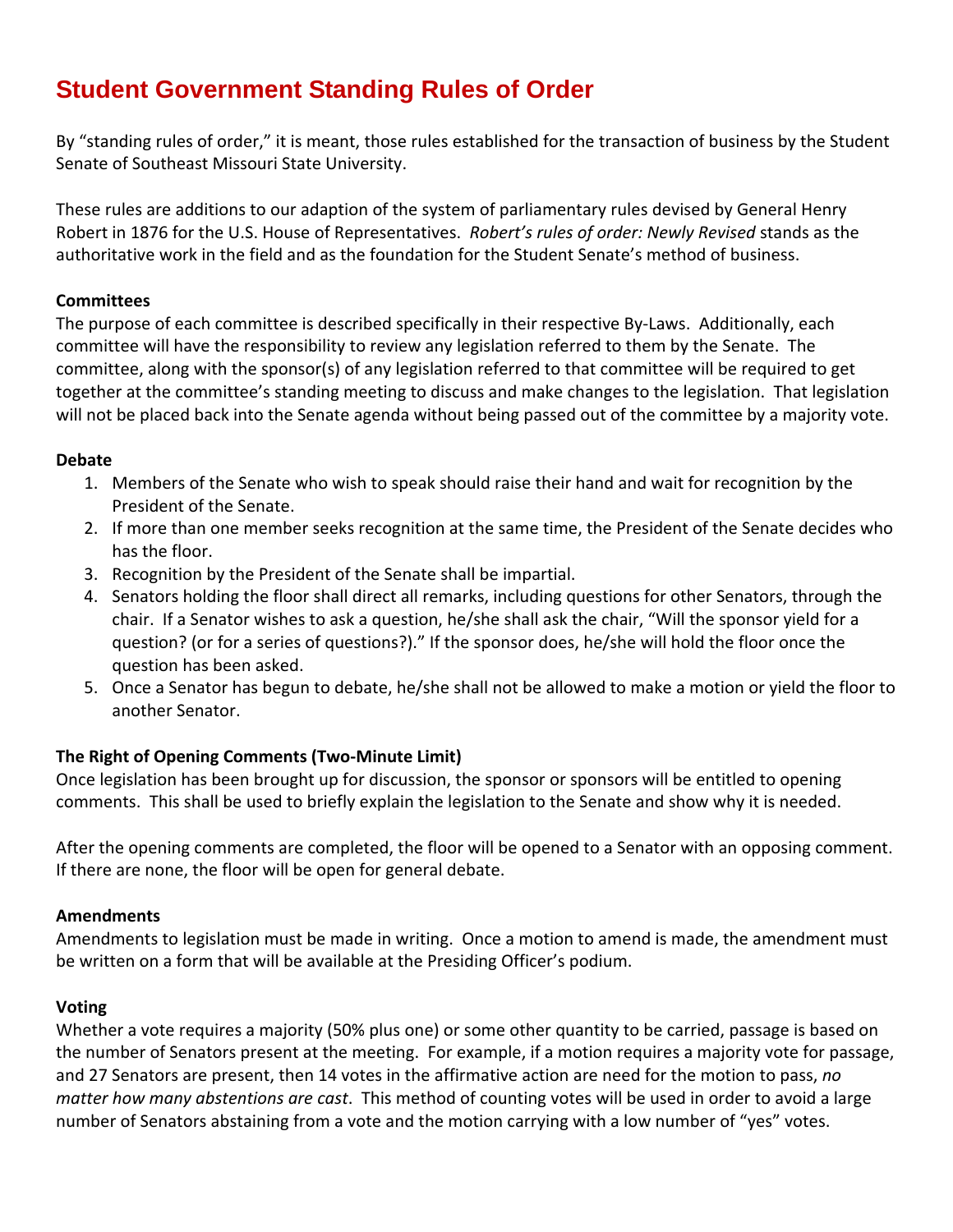## **Rules of Parliamentary Procedure**

#### **Parliamentary Procedure Table**

The discussion which follows on the next several pages offers an in‐depth exploration of parliamentary procedure and any special adaptations for Student Senate. A [Parliamentary](#page-3-0) [Procedures](#page-3-0) [at](#page-3-0) [a](#page-3-0) [Glance](#page-3-0) chart is provided to give Senators a quick reference guide to each of the motions that could be used in the meetings. Please note, however, that the table is not to be a substitute for reading and understanding the following rules.

#### **How to Rank Motions**

All motions have a "rank" in relation to one other in order to determine which motion will be considered first when there is more than one to be considered. Motions will be called out of order if they are lower rank than a motion already on the floor.

There are three types of motions: main motions, subsidiary motions, and privileged motions.

- 1. *Privileged motions* have the highest rank. They are unrelated to the main motion, but relate to situations such as leaving the room or ending the meeting.
- 2. *Subsidiary motions* are of lower rank than privileged motions. They settle details regarding the main motion under consideration.
- 3. *Main motions* are of the lowest rank. They are used to address a basic proposal before the group. Typically, this will be a motion to pass legislation.

#### *Main Motions*

Types of main motions

- 1. To pass legislation
- 2. To reconsider, or bring something back that has already been voted on
- 3. To rescind, or simply erase an earlier action on something
- 4. To take legislation from the table
- 5. To consider vetoed legislation

The main motion most often used by Student Senate will be the motion to pass legislation. This will be done by the bill sponsor after the opening comments. For example, "I move that this amendment/resolution pass."

#### *Motion to lay on the table*

"I move to table. . ."

Requires a second Majority vote NOT debatable

- 1. Effect of adoption is to place the pending main motion into a limbo status that can only end when a motion to take from the table is made and passed.
- 2. Takes precedence over all other subsidiary motions.

#### *Move the previous question (end debate)*

"I move the previous question. . ."

Requires a second 2/3 vote **NOT** debatable

- 1. Not in order if motion to table is pending.
- 2. Effect of adoption is to end debate on whatever is being debated and vote on the pending motion.
- 3. The maker of this motion CAN move to end debate on all pending motions, which would mean voting right down the line to the main motion without any debate. This intent would not be presumed unless the maker of the motion states in that way.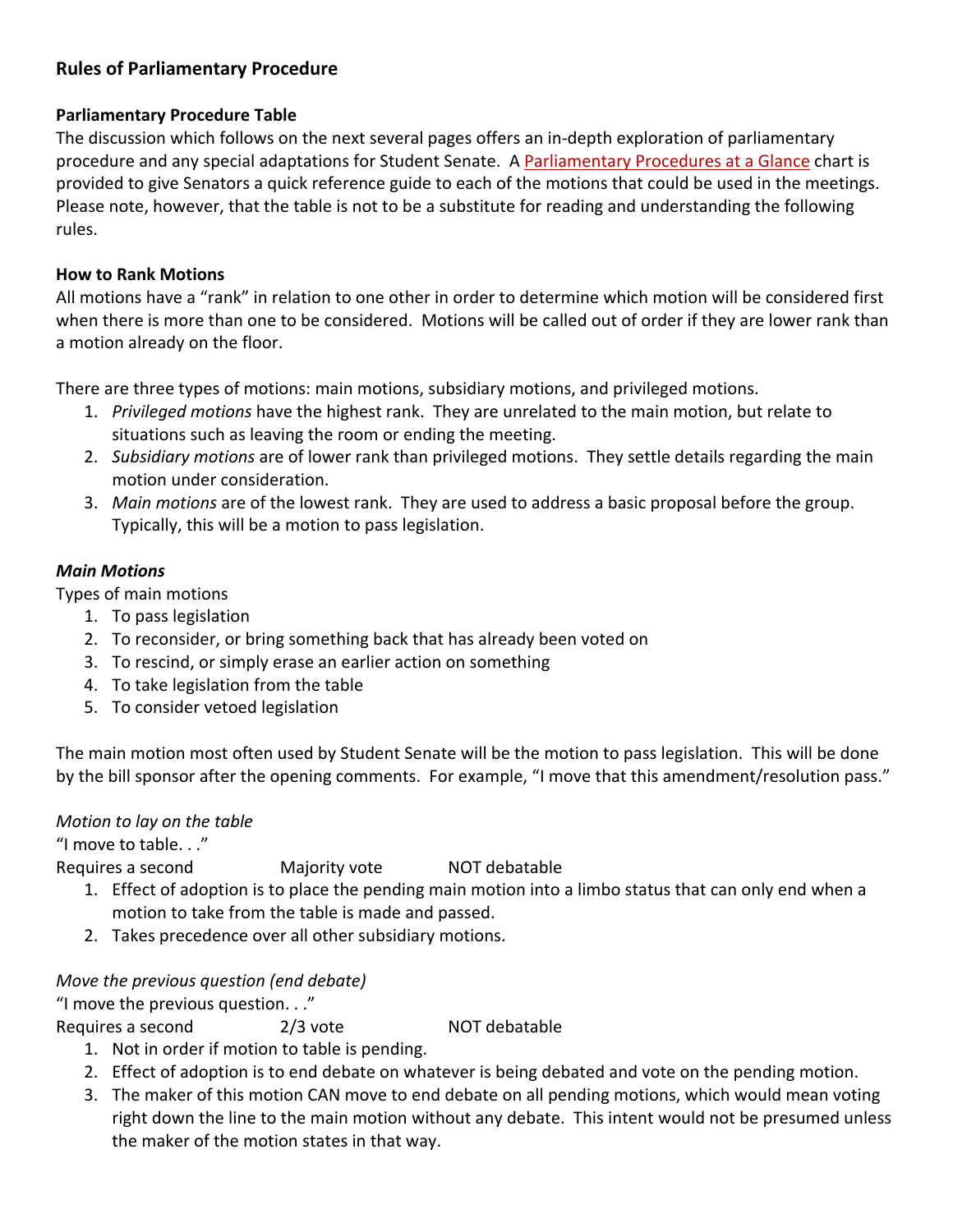## *Motion to limit debate*

"I move to limit debate to. . . minutes."

Requires a second 2/3 vote NOT debatable

1. Not in order if a motion to table or end debate is pending.

- 2. Effect of this motion is to limit debate on a main motion to a certain number of minutes.
- 3. Debate on any motion in the Senate has no time limit unless this motion is made and passed.

## *Motion to postpone a definite time*

"I move to postpone this to. . . (time)."

Requires a second Majority vote Debatable

- 1. Not in order if a motion to table, end debate, or limit debate is pending.
- 2. Effect of passage is to insert the matter into the agenda for the time specified.
- 3. This motion should be used to postpone an Amendment to the By‐Laws that has been introduced as new business until the following meeting.

## *Motion to refer the committee*

"I move to refer this matter to the. . . (committee name)."

Requires a second Majority vote Debatable

- 1. Not in order when a motion to table, end debate, limit debate, or postpone to a definite time is pending.
- 2. Effect of passage is to send a piece of legislation to the named committee for further work in order to do it whatever it feels necessary. The committee, along with the sponsor, could choose to put more work into the proposal to improve it, or choose to drop the issue all together.
- 3. It is to be used when the Senate feels much more work needs to be done on the legislation in order for it to pass.
- 4. This motion can be amended only as to which committee the proposal will be sent to or the instruction to the committee.

## *Motion to reconsider*

"I move to reconsider. . ."

Requires a second Majority vote Debatable

- 1. A motion to reconsider may only be made once as to a given vote.
- 2. May only be made by a person who voted on the side that one the first vote.
- 3. Debatable only if the motion to be reconsidered was debatable in the first place.

## *Motion to rescind*

"I move to rescind the vote on. . ."

Requires a second Majority vote Debatable

- 1. If passed, a motion to rescind takes back an earlier vote without calling for a second vote on the question.
- 2. Applies to main motions, questions of privilege, and appeals of the decision of the chair.
- 3. Can be made by any member, regardless of how the person voted on the original motion.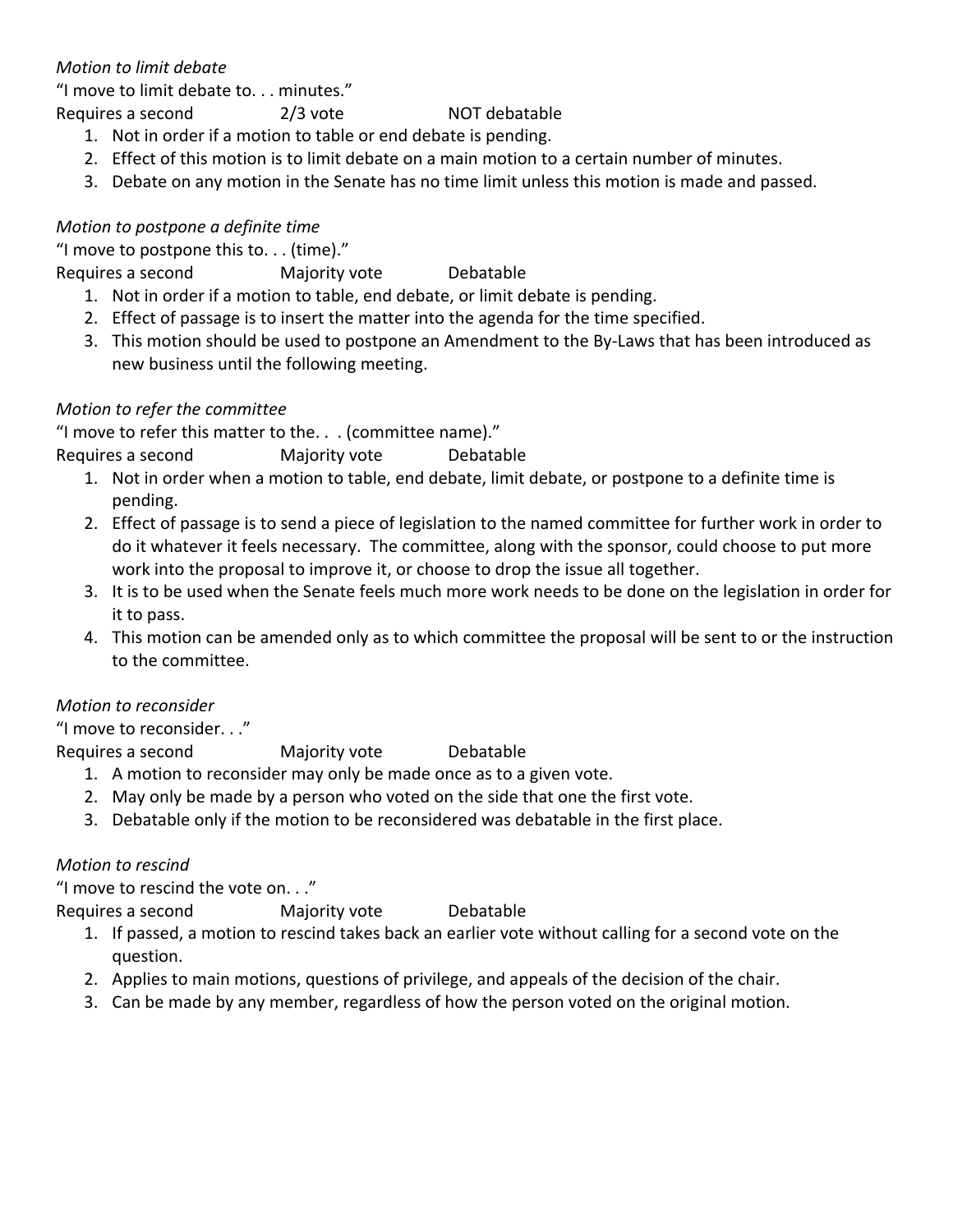## *Move to take from the table*

"I move to take. . . (a previously tabled motion). . . from the table." Requires a second Majority vote NOT debatable

- 1. Used to reintroduce a motion that had previously been tabled.
- 2. An affirmative action vote on this motion cannot be reconsidered.

#### *Motion to consider vetoed legislation*

"I move to override the President's veto on. . . (vetoed legislation)."

Requires a second 3/5 vote Debatable

- 1. Used to introduce vetoed legislation to the Senate in order to override the President's veto
- 2. Motion may only be made once as to a given piece of vetoed legislation.

#### *Subsidiary Motions*

Rules that apply to subsidiary motions

- 1. A subsidiary motion does an action on a main motion
- 2. A subsidiary motion is out of order unless there is a pending main motion to which the subsidiary motion applies.
- 3. Subsidiary motions are made during the course of debate on a main motion.
- 4. A vote on the main motion is not to be taken until all pending subsidiary motions have been voted upon.

List and rank of subsidiary motions

- 1. Lay on table (highest tank)
- 2. Previous question
- 3. Limit debate
- 4. Postpone to a definite time
- 5. Refer to committee
- 6. Amend
- 7. Postpone indefinitely (lowest rank)

#### *Motion to amend*

"I move to amend this by. . . (amending action)."

Requires a second Majority vote Debatable

- 1. Not in order when motion to table, end debate, limit debate, postpone to a definite time, or refer to committee is pending.
- 2. Effect of passage is to change part of a piece of legislation or a motion,
- 3. Amendments must be submitted to the President of the Senate in writing before the vote on the amendment will be taken.
- 4. Theoretically, amendments to legislation can be unlimited, however, if the number might be excessive, referral to committee would be best.
- 5. Motion is debatable, but only on the amendment(s), not the main motion.

## *Motion to postpone indefinitely*

"I move to postpone this indefinitely."

Requires a second Majority vote Debatable

- 1. Not in order when any other subsidiary motion is pending.
- 2. Effect of passage is to postpone legislation until it is reconsidered. The earliest that it can be reconsidered is the following meeting.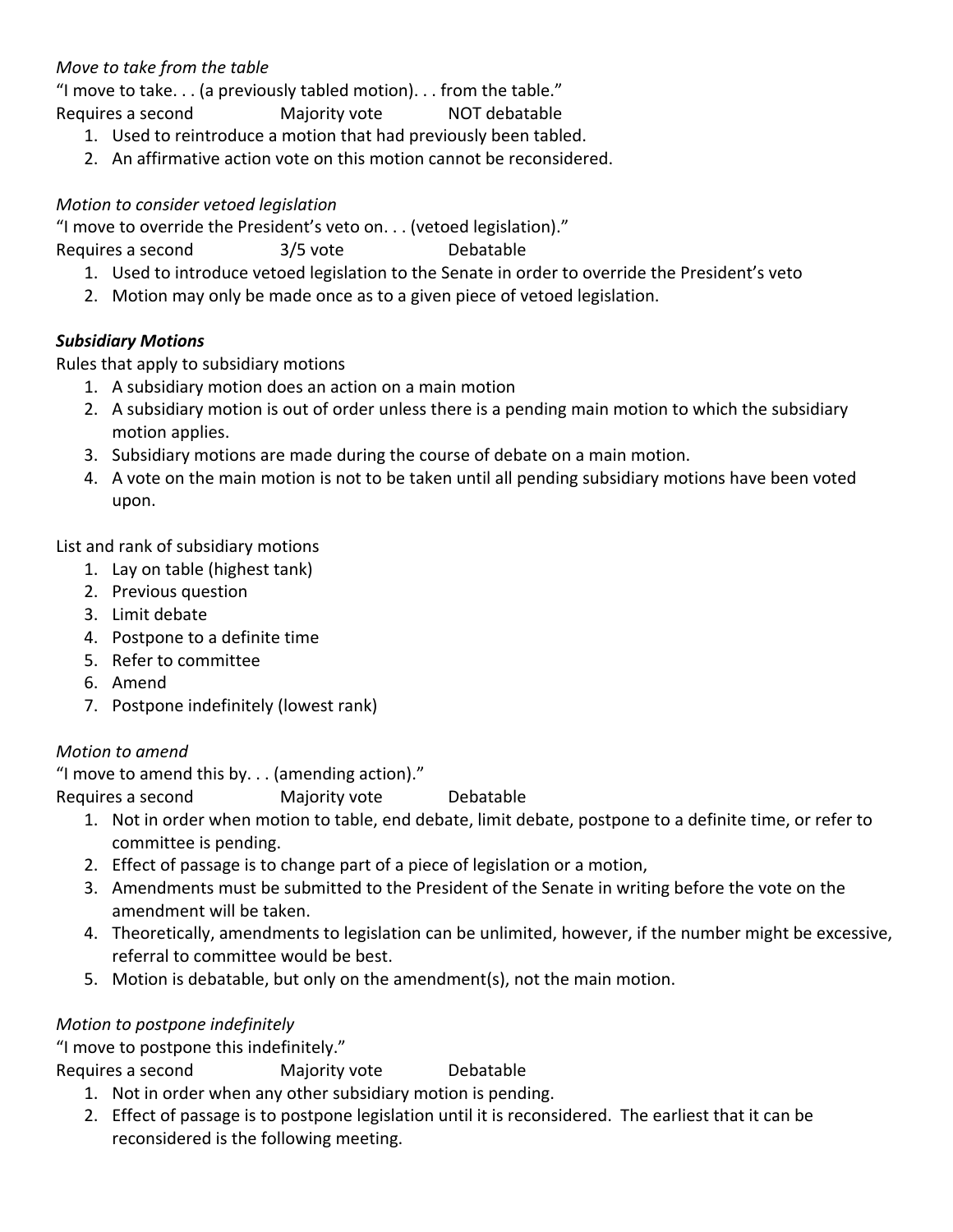## *Privileged Motions*

Rules that apply to privileged motions

1. Privileged motions don't have any relation to the pending main motion. They relate to an important decision by the chamber that is more important than the main motion.

#### Types of privileged motions

- 1. Adjourn
- 2. Recess
- 3. Questions of privilege
	- a. Point of order
	- b. Point of inquiry
	- c. General question of privilege
	- d. Appeal the decision of the chair
	- e. Objection to consideration
- 4. Division of assembly
- 5. Suspend the rules

## *Motion to adjourn*

"I move to adjourn."

Requires a second Majority vote NOT debatable

- 1. The effect of passage of this motion is to end the meeting.
- 2. Although, technically, this motion is always in order, it will not be permitted until all Senate business on the agenda is finished.

## *Motion to recess*

"I move to recess until. . ."

- Requires a second Majority vote NOT debatable
	- 1. Passage of this motion stops the meeting for a specific period of time.
	- 2. This motion should be used when a break is needed in the meeting for some reason. This could be for informal discussion between Senators or if a problem arises in the meeting that needs time to be worked out.
	- 3. Motion is amended as to the length of the recess.

## *Point of order*

"Point of order."

No second required Chair decision NOT debatable

- 1. This is used to correct a mistake in procedure that has apparently been missed by the Presiding Officer.
- 2. No vote is taken on this, so in this sense, it isn't a "motion." It is simply a member of the Senate calling attention to the suspected error.
- 3. Speaker does not need to wait for recognition; just call out "Point of order."
- 4. The Presiding Officer must recognize and require into the point, although the Chair may finish what it is doing first if it is appropriate to do so.
- 5. The Chair may or may not agree with the point of order. If not, the only recourse is to appeal to the chair's decision to the Senate.